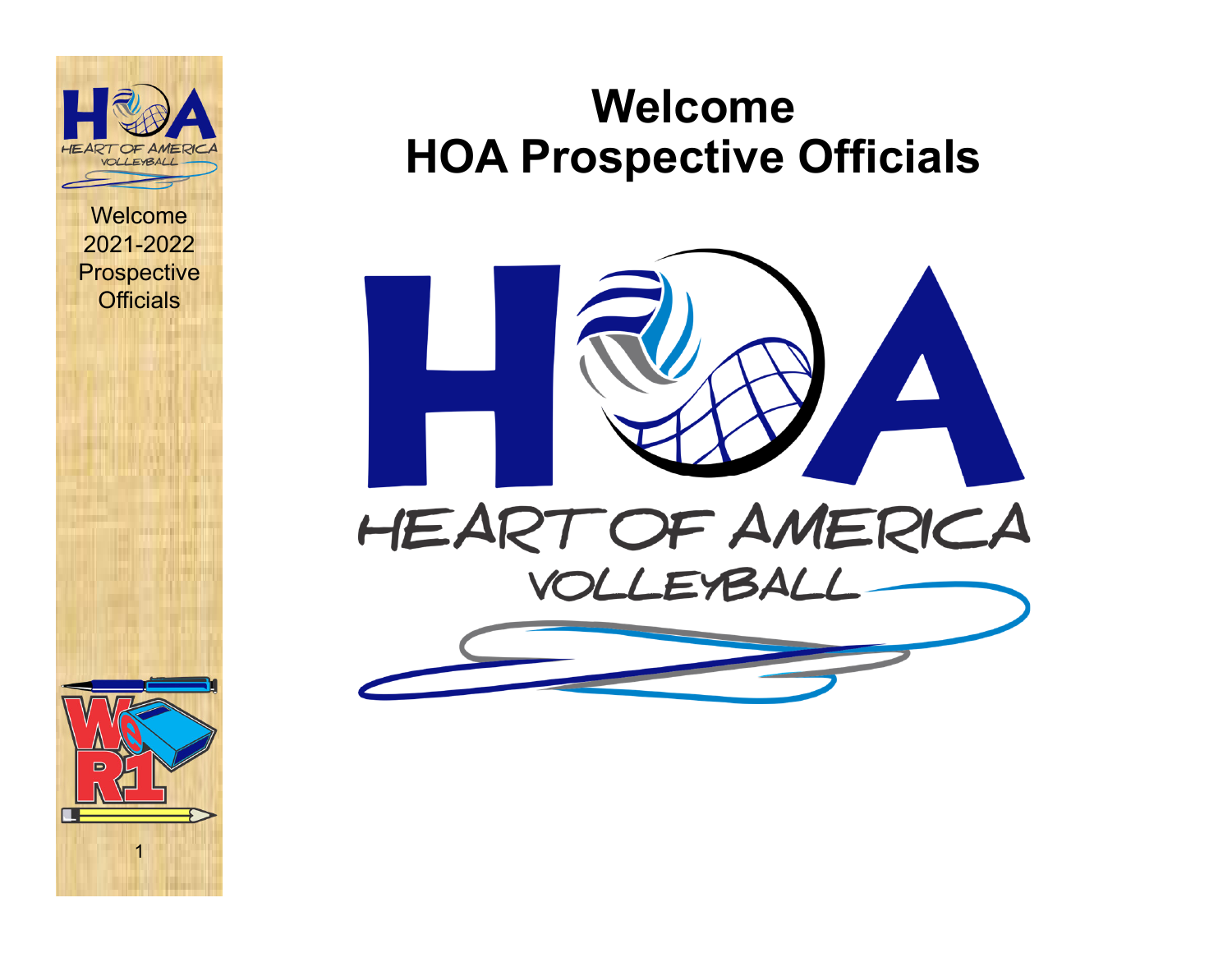

# **Who Can Become AHOA Prospective Official?**

- People from different backgrounds like
- Former Junior volleyball players who have experience being part of the officiating team
- Junior coaches who have already officiated matches for their teams
- High school and college officials
- Parents who after watching their kids play have taken an interest in becoming a volleyball official
- $\bullet$  Officials that have worked other sports that want to give volleyball a try
- •Anyone who loves the sport of volleyball

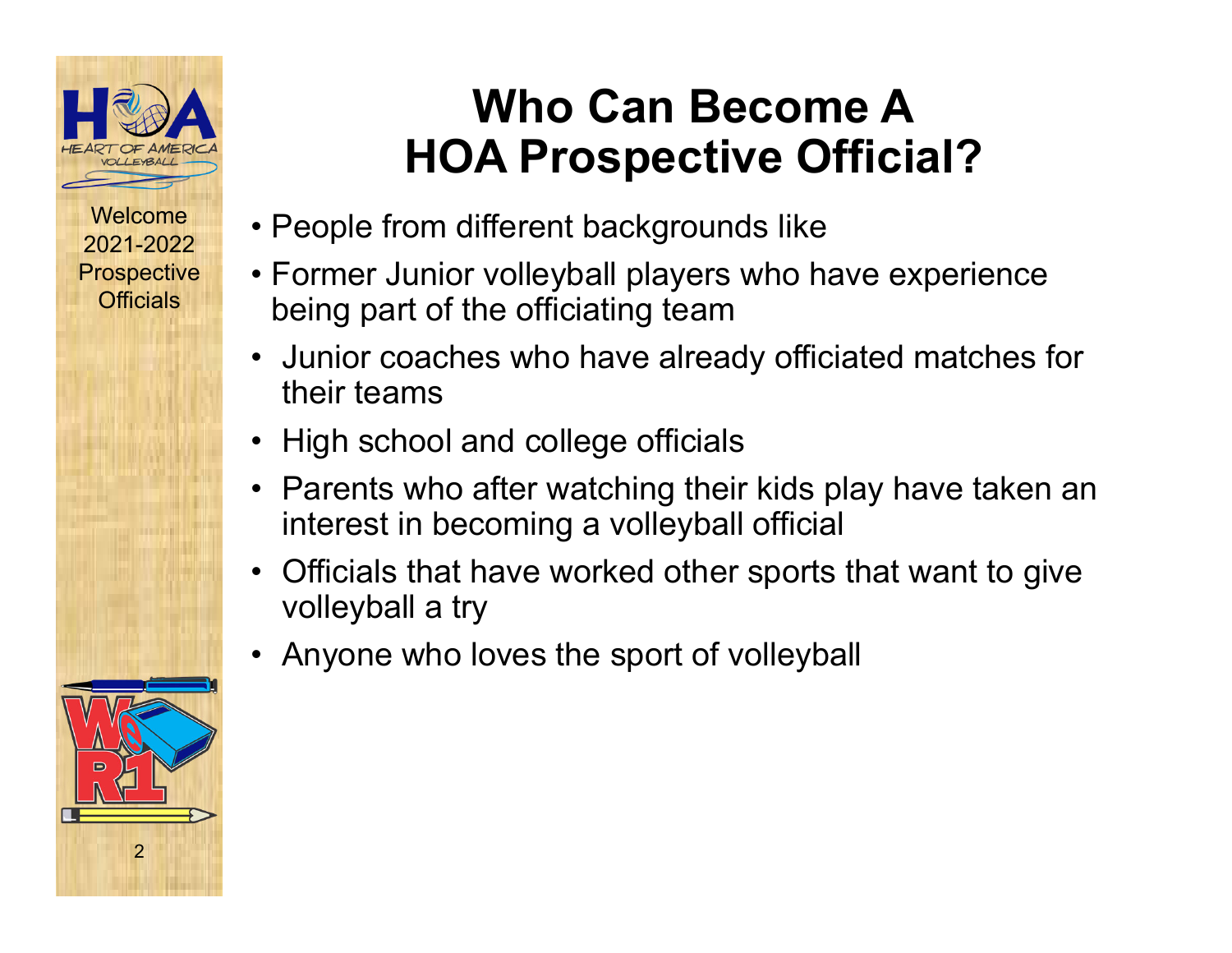

## **Who is Heart of America Volleyball?**

- One of the 40 Regions of USA Volleyball
- $\bullet$  Manages competition for club volleyball in the state of Kansas and most of Missouri (not including the St. Louis area)
- About 17,000 members and 240 clubs in the region
- Runs events from very small single day tournaments to very large, 3-day events in the KC convention center with up to 1,000 teams from all over the country

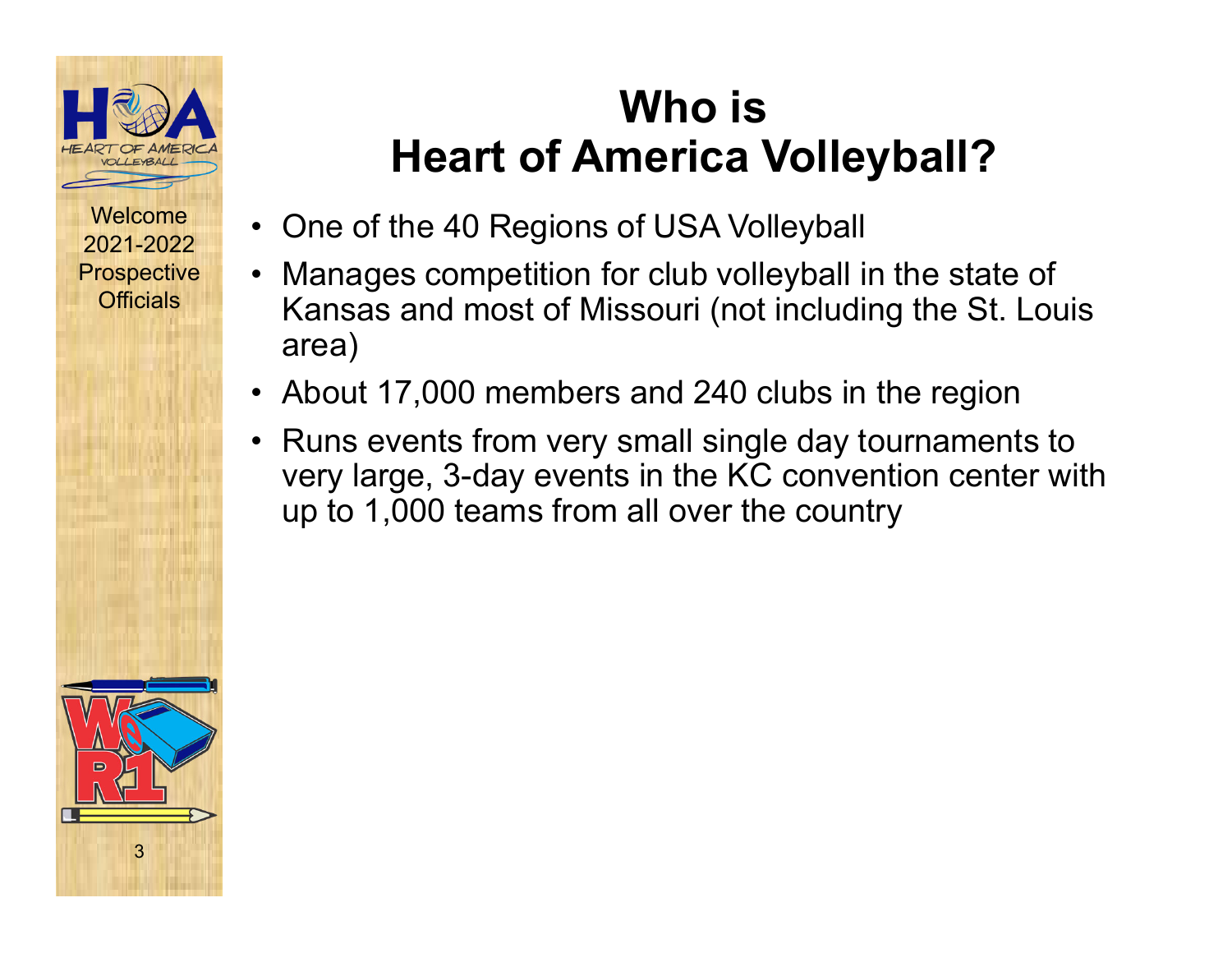

# **What Steps Do Prospective Officials Need to Follow?**

- 1. Attend online introduction meeting (the one you are attending right now)
- 2. Register with HOA Volleyball as a Prospective Adult Official member(\$5). This will provide access to the USA Volleyball Academy.
- 3. Take the online officiating clinics in the Academy.
- 4. Be assigned a mentor. Each mentor will work with 3 to 6 Prospects.
- 5. Attend in-person meeting with mentor (September/October).
- 6. Attend a HS or College match with mentor (October).
- 7. Register for a full membership with HOA, take Safesport training and pass a USAV background screen.
- 8. Work some scrimmages under guidance of experienced officials (November/December).
- 9. Start working events (January-March).

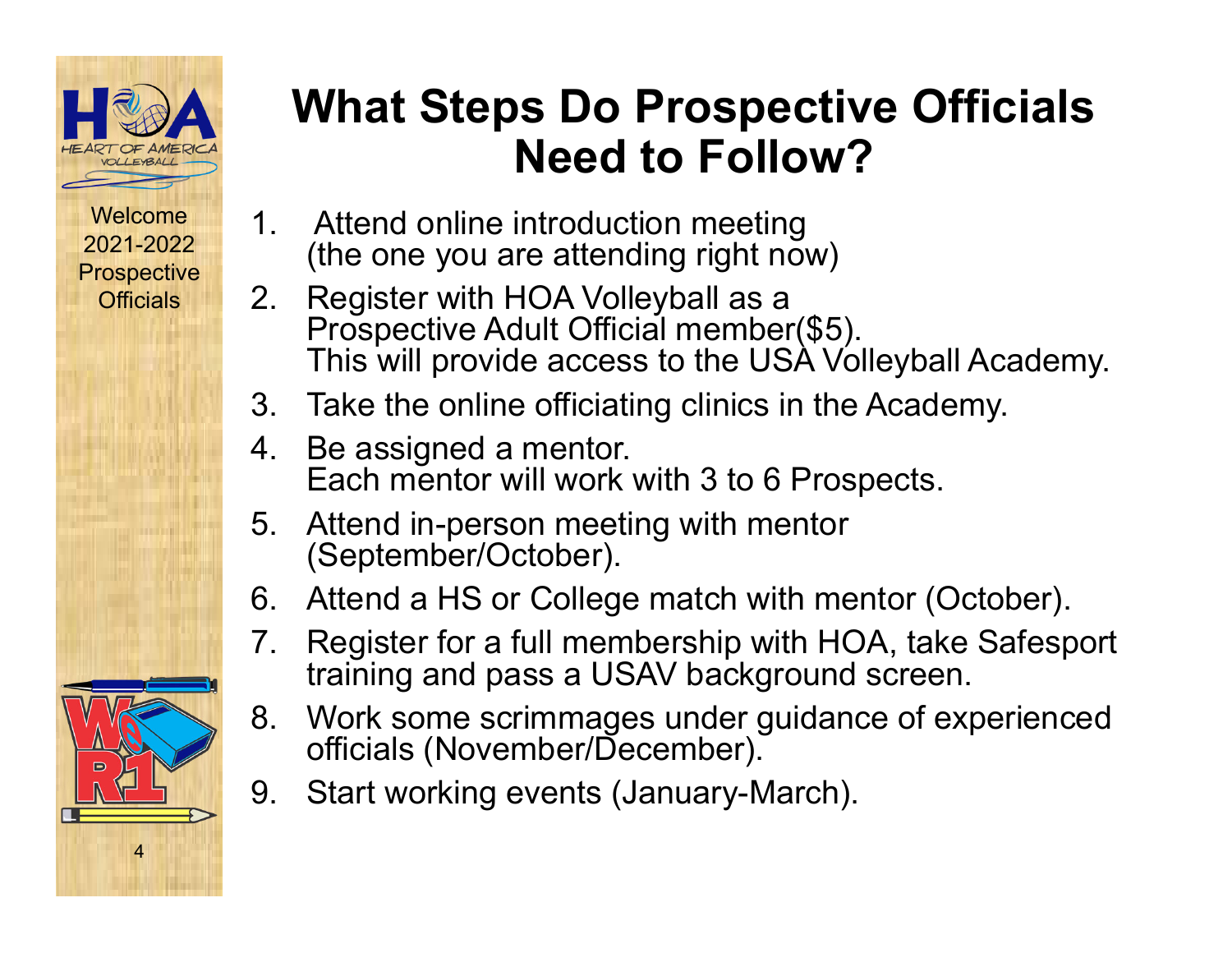

5

# **How Do I Register?**

Prospective Adult Official membership (\$5.00)

#### **Registration**

- 1. Go to HOA website (https://hoavb.org)
- 2. Click the Officiating tab
- 3. Click the 2021-22 Officials Registration
- 4. Click the link for 21-22 HOA-OP Prospective Adult Official
- 5. Complete the registration process, this may require you to create a Sportsengine account as part of the process
- 6. Once you have created a Sportengine account or signed in on your existing account you should see this registration



7. Complete and pay for your Prospective Adult Official membership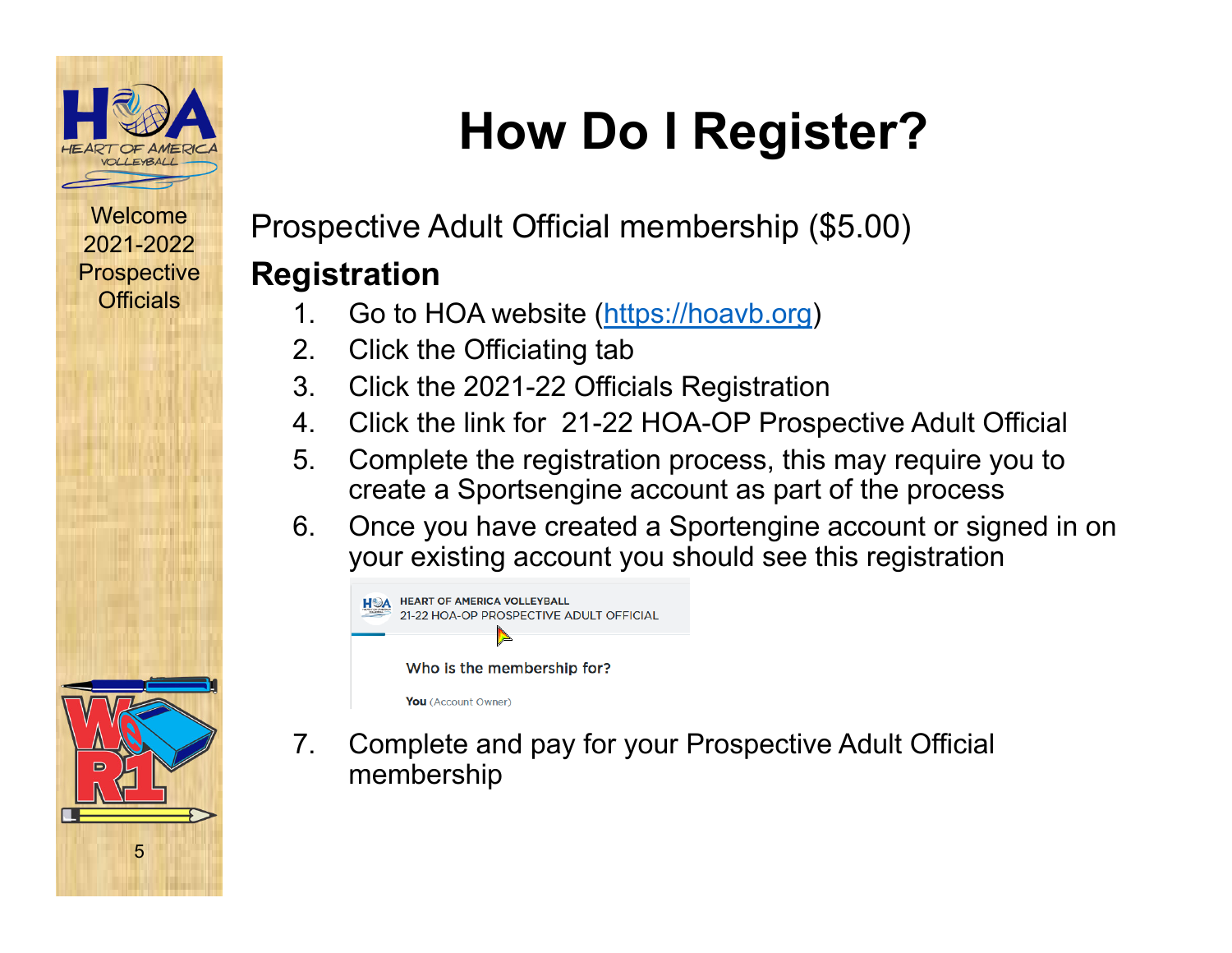

# **How Do I TakeOnline Officiating Clinics?**

- Once Your Registration Is Processed And Active, a USAV Academy account will be created for you.
- Academy access is through your Sportsengine account Instructions will be available on the HOA website once the Academy is open.
- Your clinics will be pre-loaded in your Academy account you will see them on your Enrollments page
- You will need to complete the clinics on the Academy
- You can exit any course and resume later at that point
- COMPLETE THE ONLINE CLINICS BY SEPTEMBER 25!
- If you have issues or problems, contact the HOA Office

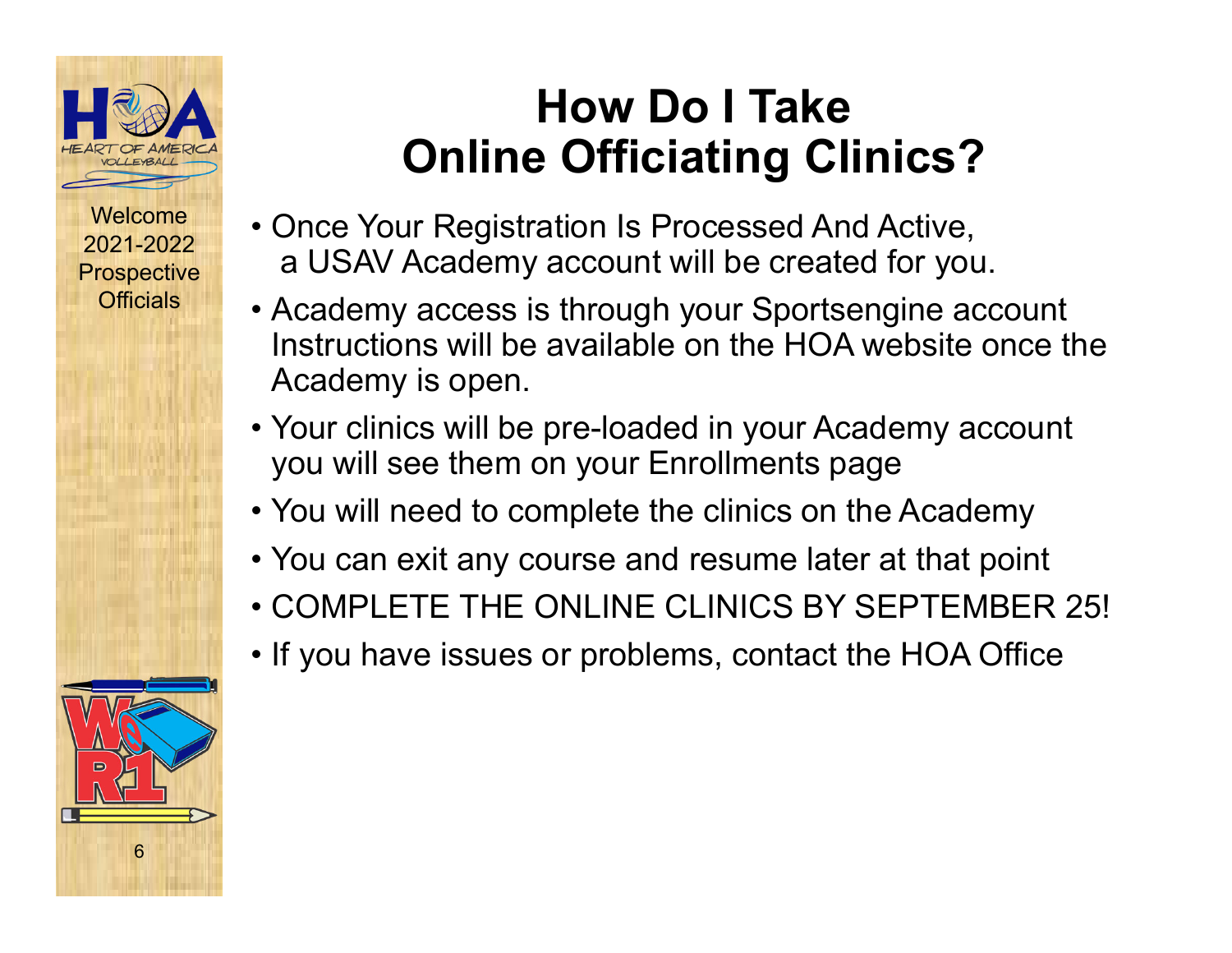

# **What is involved in Officiating Club Volleyball?**

- You may start working some single or 2-day tournaments
	- For events (single or 2 day), you may typically work: 6-8 matches on Saturday 4-6 matches on Sunday
- Saturday match format for
	- Some events will be 2 sets to 25 points.
	- Other events will best 2 out of 3 sets.
	- Sets may be play: 0-25 points start at 4-4
		- 0-25 points start at 0-0
		- 0-15 points start at 0-0
- Sunday matches are typically best 2 out of 3 sets
- On a typical Saturday, play runs from 8 am till 6 or 7 pm
- For Sundays play usually runs from 8 am till 4 or 5 pm

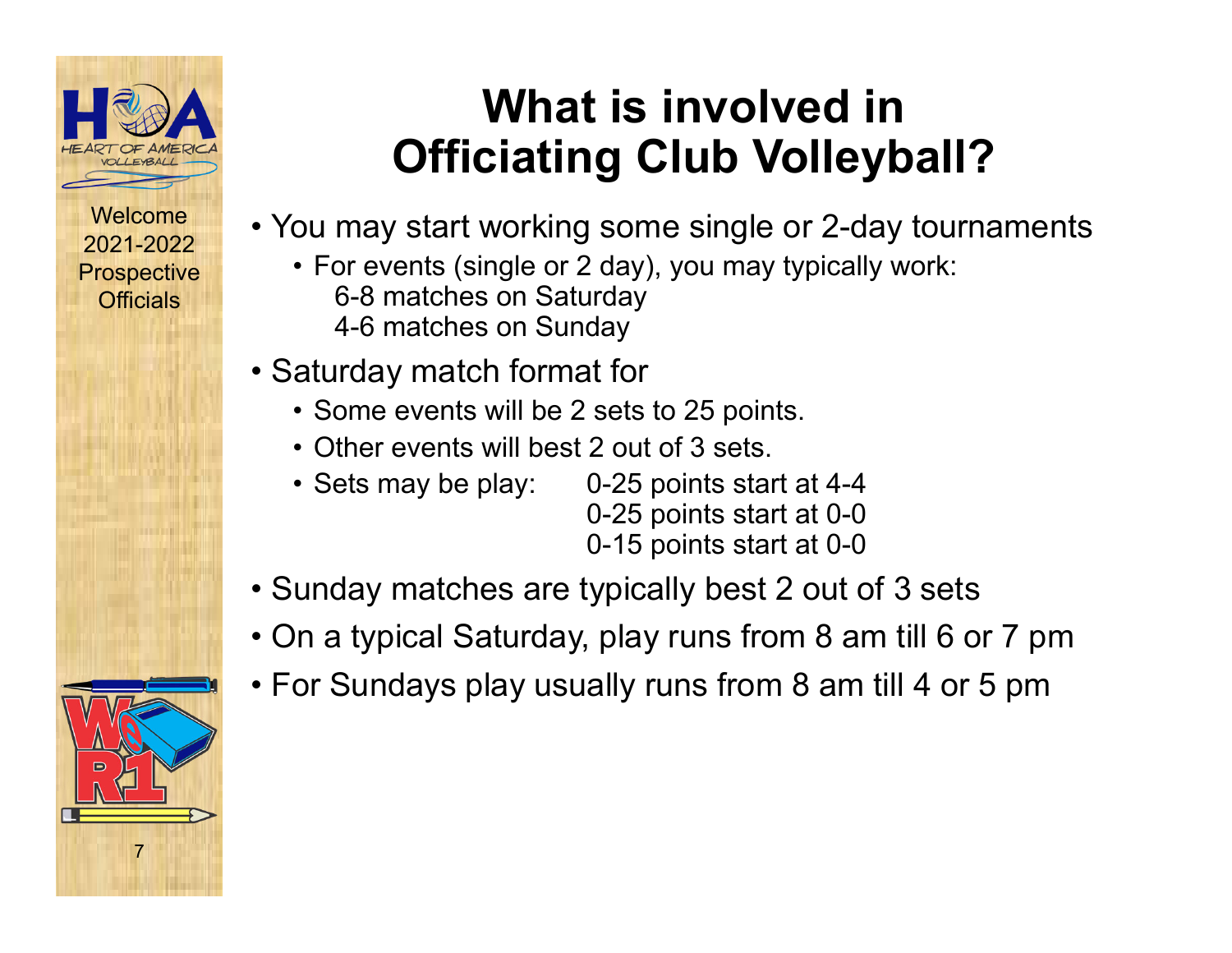



# **What Is My Typical Tournament Day?**

- 1. Meet with the Head/Lead Officials One of Moredepending on the number of courts in the facility
	- Head/Lead Officials are in charge of the officials for the day.
	- They work and communicate with the tournament director to ensure there is an official for every match
- 2. Meeting Details
	- Typically starts at 7:15 am
	- Receive any schedule changes or schedules if not posted on HOA website in advance
	- Discuss any special ground rules or tournament procedures
	- Answer any questions you may have
- 3. Your Duties and Responsibilities
	- Be Professional
	- Officiate Match and ensure that score sheet is delivered to Staff
	- Time Management is Essential
		- Arrive at court prepared to start the match on time
		- Matches may run early or late depending play
		- Do not let a court fall behind because you are not there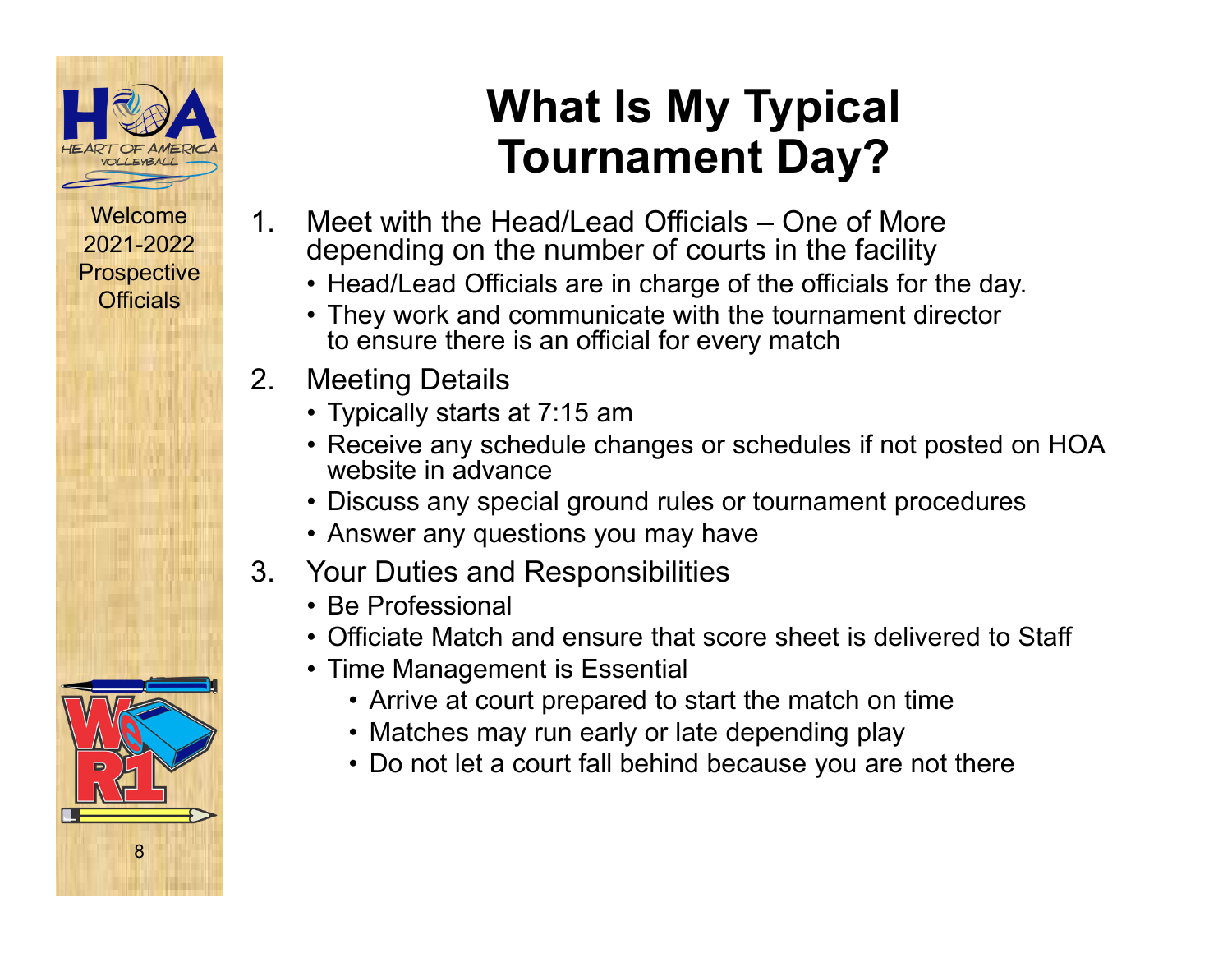



# **What Are My Equipment and Uniform Requirements?**

When you start officiating, you will need:

- Uniform
	- White polo shirt You will not be required to get the official shirt the first year
	- Navy Blue Slacks You may use black slacks until December
	- White ShoesYou may use black shoes until December
- Equipment
	- Whistle
	- Set of yellow and red cards
	- Net chain or other measuring device
	- Ball pump
	- Ball gauge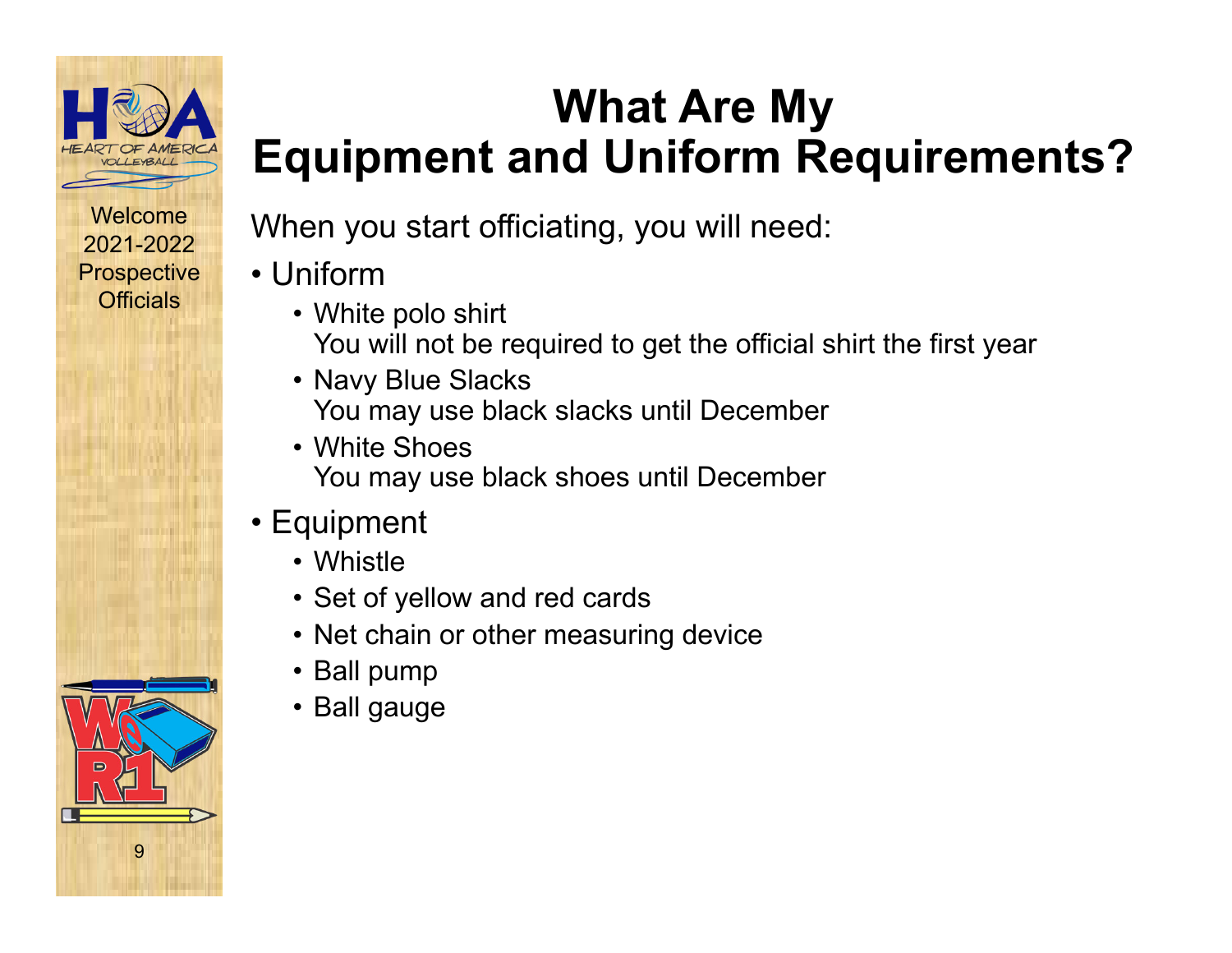

# **How Do I Receive Assignments?**

- Tournament assignments are done through ArbiterSports
- You will need an Arbitersports account with a linked Arbiterpay account. If you do not have one currently, and you commit to HOA officiating, HOA will invite you to join our Arbiter group which will initiate the account creation process
- You will receive assignments in Arbiter that you can accept or decline (Please do so in a timely manner)
- You can block days that you are not available to work
- HOA will have resources/ambassadors available to assist you as needed
- First year officials are typically assigned for 2-4 weekends, depending on need and geographic location, availability and skill level.
- First year official are certified to work HOA sanctioned events **ONLY.**
- Experienced officials can work almost every weekend from January till April as they choose.

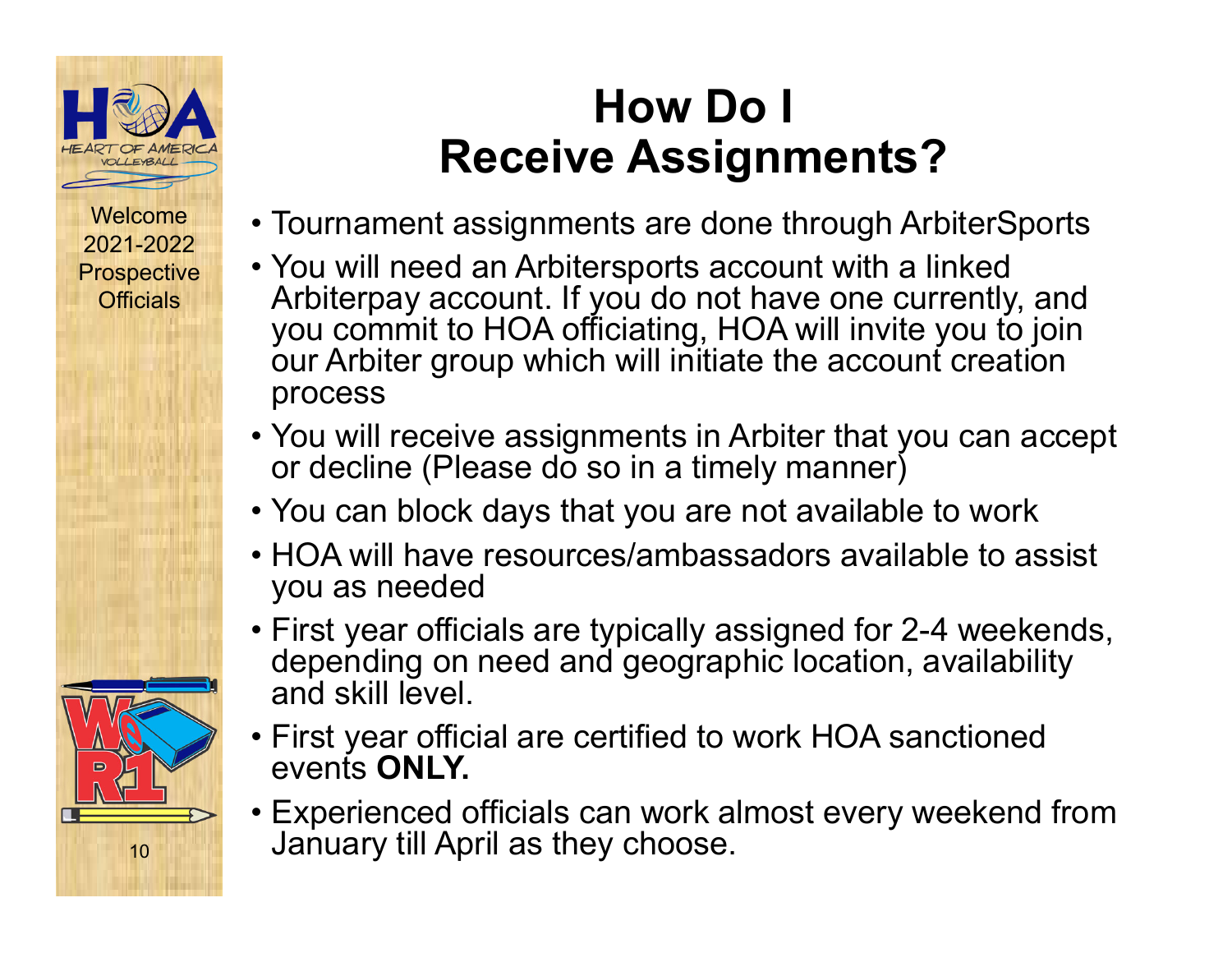

# **What Is My Compensation and How Do I Get Paid?**

- Current Match fee is \$28 for starting officials
- When traveling more than 70 miles to a site, you receive a \$40 stipend to offset your expenses
- As needed, hotel rooms are provided for officials traveling more than 70 miles
- Rooms are usually shared by two (2) officials
- Match fees and travel stipends will be paid at the end of the month through ArbiterSports
- Payment will be credited to your linked ArbiterPay account

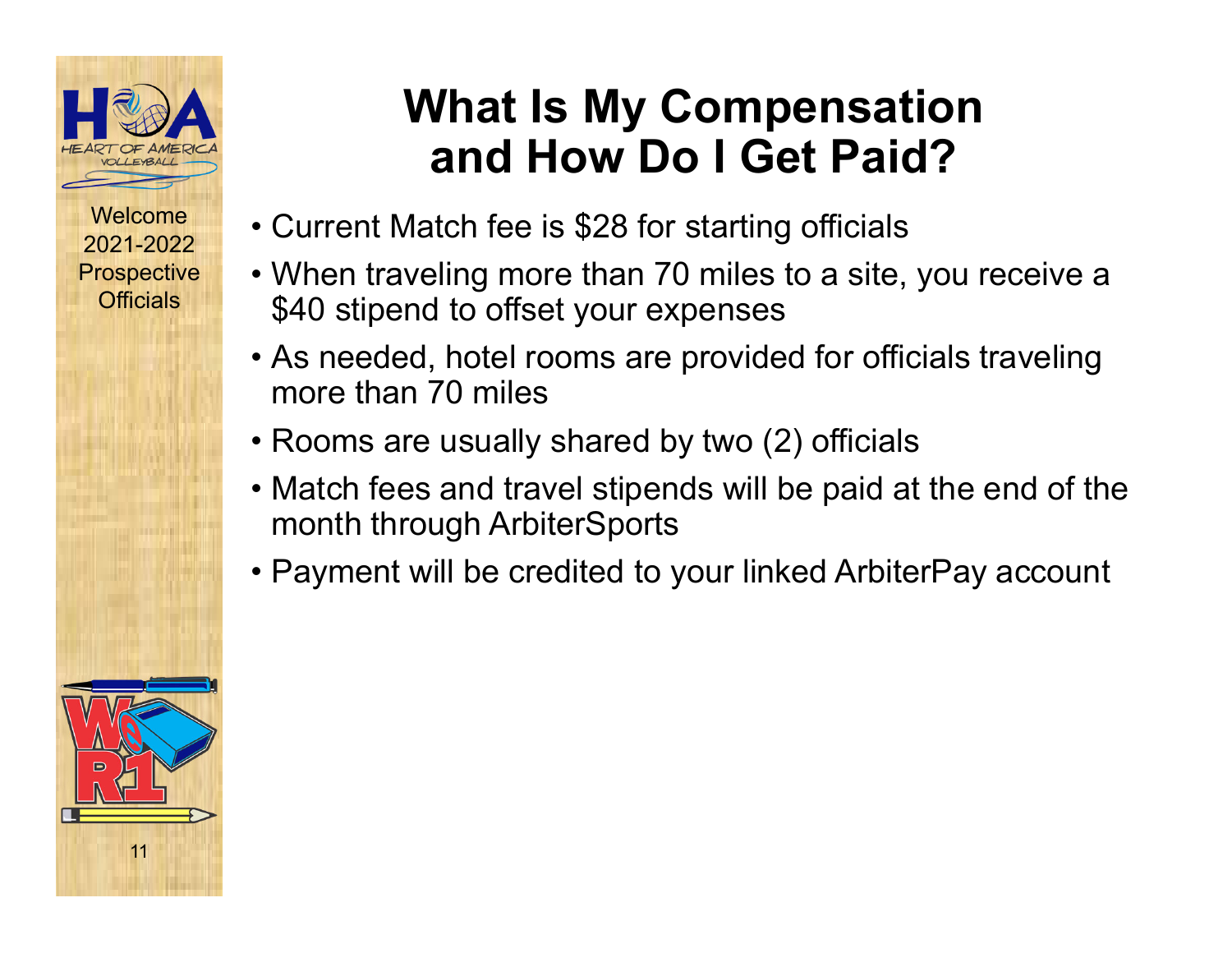

# **What Is My Future As A HOA Official?**

- After completing a normal season, you may apply for advancement to a Provisional Referee.To advance you are required to complete more training and observation by more experienced officials.
- Provisional Official Certification permits you to apply to work in other region tournaments
- Next steps are to become Regional, Junior National or National level officials.
- The higher level you reach, the more opportunities are available to work events, to work larger events and receive higher match fees.
- Convention center events like National Qualifiers tend to be 3-days and provide opportunities to meet officials from all over the area or all over the country.
- To work National Qualifiers, typically a Regional status or above is preferred.

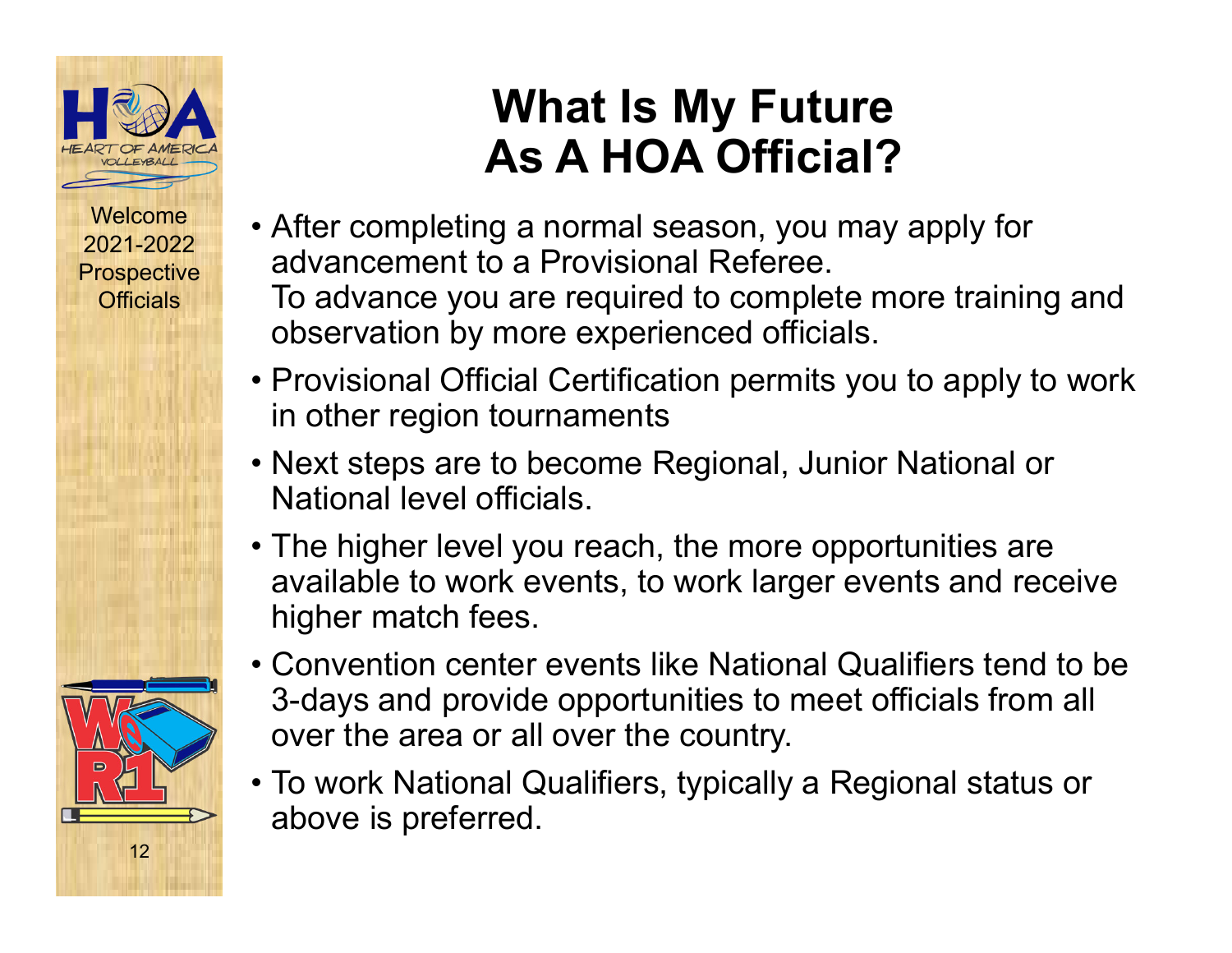

# **As I Advance What Other Opportunities Are Available?**

With more experience and advancement other opportunities will be come available to you

- Work as a Day Official (WeR1)
	- Attend Junior Tournaments as an HOA representative to assist tournament directors and teams to maintain HOA standards
- Work Junior training events as a trainer
	- Train Junior Coaches and Player to Officiate including Scoring
- Work as a Head/Lead Official
	- Manage working officials at HOA events
- Become a New Officials Mentor
	- Work with training new officials